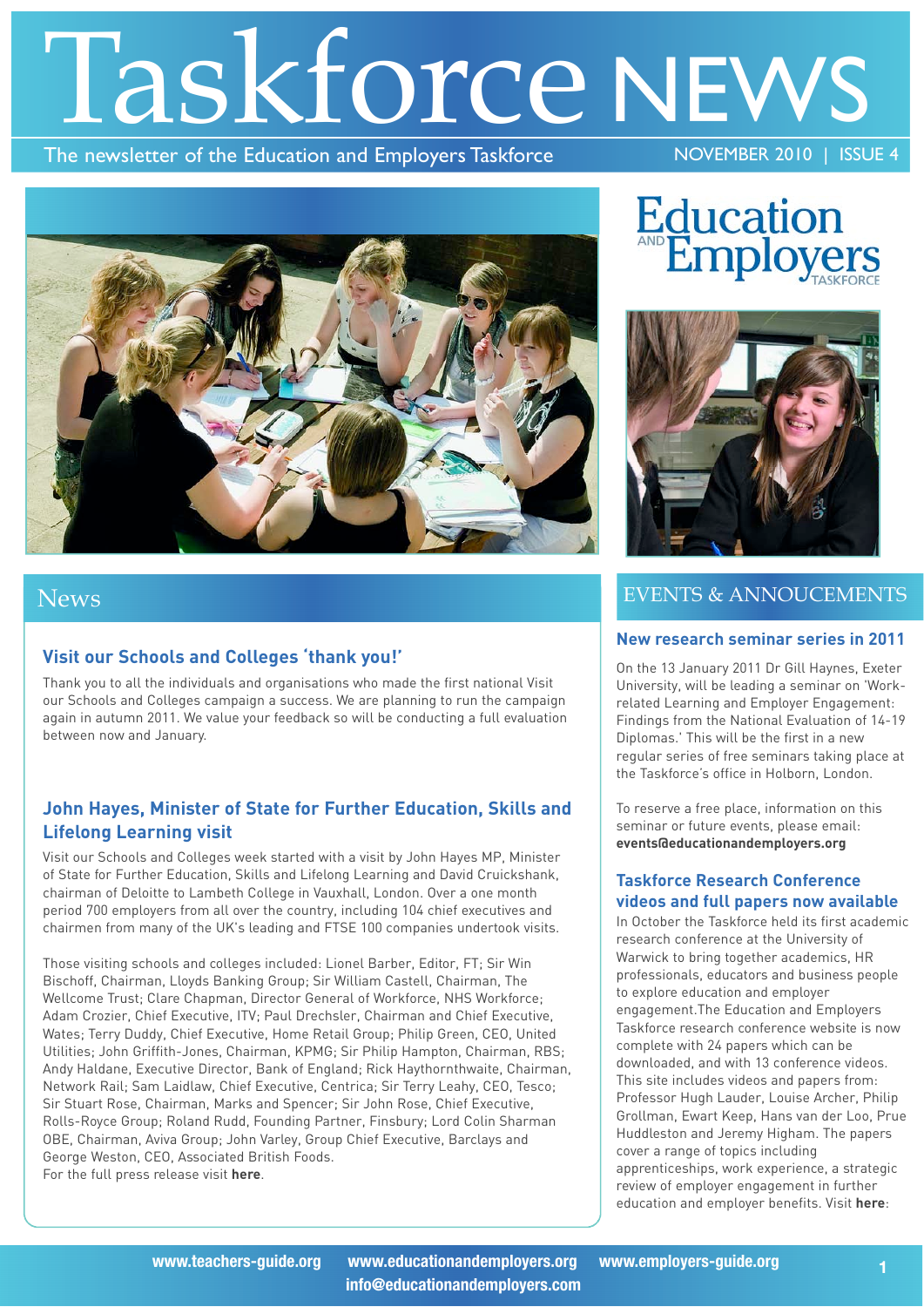## Taskforce NEWS

#### News

#### **Letter from Nick Gibb, Minister of State for Schools**

A letter to the Taskforce about the Visit our Schools and Colleges campaign from Nick Gibbs, Minister of State for Schools, says: **"There is good evidence, which I know you are doing more to develop, that employers support for education can make a genuine difference to attainment, progression and to the transitions young people must make between school, further and higher education and into work."**

The letter continues: **"I don't think there can be much doubt that the voluntary contribution employers make is highly valuable to young people and schools. We must continue to encourage it, whether serving on a schools' governing body or offering a work experience placement to a 16 year old"**.



#### **Financial Times newspaper publishes Working with Schools**

On 5 November the Financial Times newspaper published a 16-page Working with Schools report highlighting the work of the Education and Employers Taskforce, its partners and other organisations working in the field. Visit: **<http://www.ft.com/reports/schools-2010>**

#### **Robert Peston's Speakers for Schools site live**

Initial information about the new Speakers for Schools site founded by BBC Business Editor Robert Peston is now live. The official website launch when it will become operational will be in early 2011. Visit: **[http://www.speakers4schools.org/](http://www.speakers4schools.org)**

#### **What is to be gained through partnership? (2nd edition)**

This Taskforce report published in October 2010 pulls together robust UK and international evidence on employer engagement.

What is to be gained through partnership? provides high quality evidence about the benefits of education and employer engagement to young people, schools and employers, including recent research:

- from the US demonstrating 11% higher wages eight years after leaving school, earned by young people who had had experience of intense work-related learning compared to a control group
- on significant impact made by employee representatives as school governors in the UK
- on how volunteering with schools is a cost effective means of developing core staff competencies for employers.

Click **[here](http://www.educationandemployers.org/media/8065/eet05%20what%20is%20to%20be%20gained%20through%20partnership%20october%202010.pdf)** to read the full report.

#### EVENTS & ANNOUCEMENTS

#### **Stimulating Science**

EdComs are hosting a free science seminar on 26 November 9am to 12.15 at EdComs, Capital Tower, 91 Waterloo Road, London, SE1 8RT.

It's a seminar for 50 employers and stakeholders in the field of marketing, corporate responsibility and community investment. Confirmed speakers include: Andrew Carrick Director, EdComs, Gerry O'Keeffe, Customer Support Director, OCR, Stephen Diston, Qualifications Team Manager - GCSE Science, OCR, Ian Duffy, Business Adviser, UK Social and Community Affairs, BP and Michael Barham, KS4 Co-ordinator, Walthamstow School for Girls.

One to the topics for debate is; how will the new GSCE Science qualifications due in September 2011 differ from existing courses, and what are the opportunities for brands to support teaching and learning?

For more details **[click here](http://www.edcoms.com/news-and-events)**.

#### **New mailing group: subscribe now**

The Education and Employers Taskforce has launched a new email group, to bring together those who are interested in evidence surrounding what happens to young people, teachers and employees, when employers engage in schools, colleges and universities. It will spread awareness of activities such as; new publications, conferences and seminars.

To subscribe please email **[researchmail@educationandemployers.org](mailto:researchmail@educationandemployers.org)** with the subject line: SUBSCRIBE.

#### **Working with Governors – get in touch!**

Research evidence and personal experience has demonstrated that interpersonal and workplace skills are developed through volunteering as a school governor. The Taskforce has recently been working with a number of employer organisations, large and small, which are exploring how volunteering and being a school governor can be integrated into staff development and the managerial tool-kit – and how, in turn, they might be able to better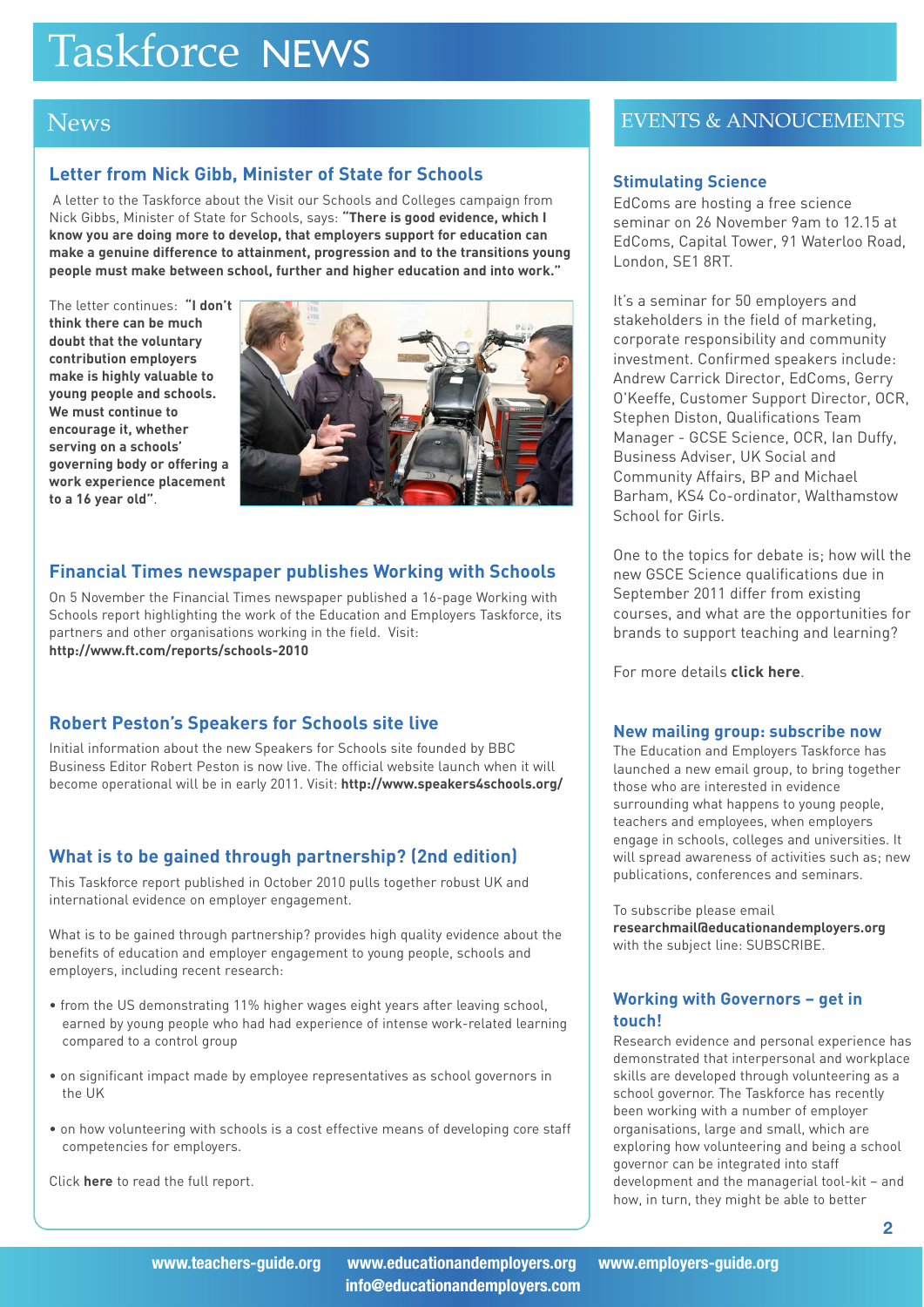## Taskforce NEWS

#### **News**

#### **Helping young people succeed: the role of employers**

Deloitte, the business advisory firm, launched a report in October, commissioned by the Education and Employers Taskforce, examining how employers can contribute to improving careers education through inspiring and better informing young people. The dynamic labour market and the vast range of career options available can leave young people feeling bewildered and uninformed. The research shows that a substantial divide between what young people want from their careers advice at school and what they get, including the level of involvement of employers.

Click **[here](http://www.educationandemployers.org/media/7630/deloitte%20eet%20young%20people%20succeed%20report%20final.pdf)** to read the full report.

#### **Learning outside the classroom crucial, says Ofsted**

To read Ofsted's response to the Commons Education Committee Report Transforming Education Outside the Classroom please visit **[here](http://www.publications.parliament.uk/pa/cm201011/cmselect/cmeduc/525/52504.htm)**

The new government's response to the Commons Education Committee's report both acknowledges the importance of learning outside the classroom and promises to investigate the constraints on schools arising from unnecessary health and safety red tape or from teachers' pay and conditions.

Also see Education Executive article **[here](http://www.edexec.co.uk/news/1387/think-outside-the-box/)**

#### **Wolf Review of Vocational Education**

On 9 September, Education Secretary Michael Gove announced a major independent review of vocational education for 14 to 19 year olds, to be led by Professor Alison Wolf, of King's College London.

Professor Wolf is looking at the organisation of vocational education and its responsiveness to a changing labour market, and is considering ways to increase incentives for young people to participate. The review is also taking explicit account of good practice in a selection of developed economies.

Professor Wolf is examining:

- institutional arrangements
- funding mechanisms, including arrangements for who bears the cost of qualifications
- progression from vocational education to work, higher education and higher level training
- the role of the third sector, private providers, employers and awarding bodies.

The call for evidence closed on 29 October. Professor Wolf is now considering the submissions received, and is continuing to gather further information through interviews. She is due to submit a final report in spring 2011, which will include recommendations on how vocational education can be improved.

If you have any questions about the review you can contact the Review Secretariat at **[wolf.review@education.gsi.gov.uk.](mailto:review@education.gsi.gov.uk)**

support their volunteers as governors. If you would like to discuss these ideas with us and perhaps get some support in making this a reality in your organisation, we would love to hear from you. Contact:

**Christian.[Percy@educationandemployers.org](mailto:Percy@educationandemployers.org)**





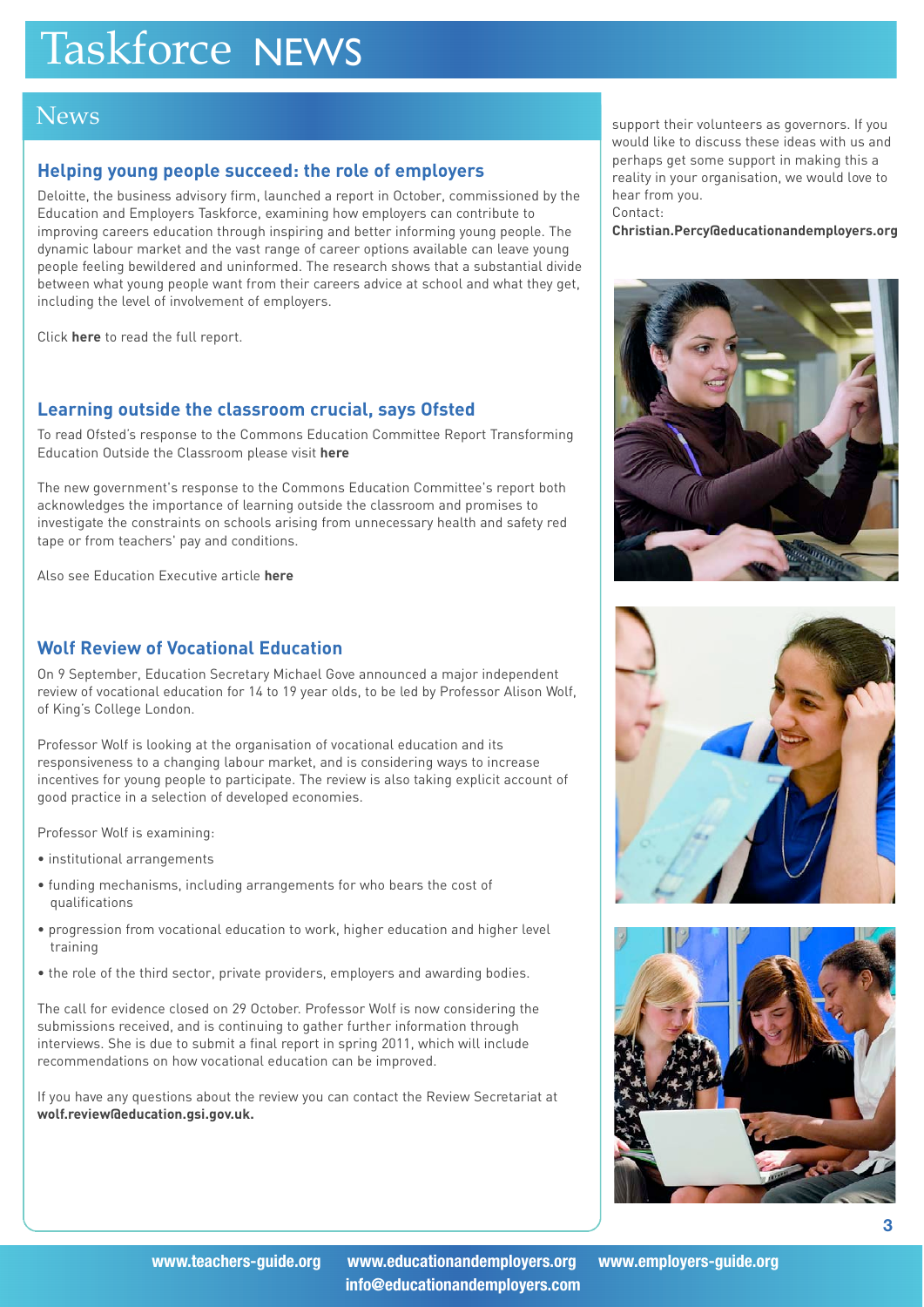## Partner NEWS

#### **School Governors needed!**

School Governors' One-Stop Shop (SGOSS) is an independent charity supported by the Department for Education to place skilled volunteers into school governor positions. SGOSS offer a free service to:

- 1. Schools looking for school governors
- 2. Volunteers looking for an exciting new challenge
- 3. Businesses looking to develop links with the local community and enhance their CSR

If you volunteer, as well as the satisfaction of knowing you are making a real difference, you will use and improve a range of highly transferable skills, work with new people and have the opportunity to apply your knowledge and experience in a new environment.

For more information visit: **[www.sgoss.org.uk](http://www.sgoss.org.uk)** call: 020 7288 9538 or email: **[info@sgoss.org.uk](mailto:info@sgoss.org.uk)**

#### **Cass Business School evaluation to be published**

Business in the Community welcomed 158 business people and 34 schools to 8 school visits taking place nationwide during Visit our Schools and Colleges Week. Recent research covering primary, secondary, special schools and academies undertaken for the Taskforce by KPMG states that: "few schools reported highly developed partnerships where the level of engagement is systematic across the school, and many would like partnerships to be more sustainable for both the school and for the employer". With this in mind, the focus of Business in the Community's visits during the Visit our Schools and Colleges week was on Business Class.

Business Class provides a strategic and long-term framework of support for businesses working with secondary schools serving our most deprived communities. Businesses work together in localised clusters to share best practice and, by operating within a common framework locally, can help learning and create impact nationally. Since inception in 2008, it has gained increasing traction in the NW and further afield, with more than 60 businesses supporting its development in 87 established or emerging partnerships with secondary schools.

Cass Business School have evaluated this collaborative model as a highly effective, significantly raising attainment and employability of pupils. This evaluation will be launched on 2 December to coincide with a leadership summit attended by HRH Prince of Wales. At the summit Business Class will be showcased as a key exemplar of Big Society ideology, encompassing localised collaborative action by schools, businesses and the broader community.

For information visit **[here:](http://www.bitc.org.uk/workplace/education/what_is_business.html)** 

#### **New chairman leads HTI into 25th year**

Dr Noorzaman Rashid, Director of The Board Practice and Leadership Services at global recruitment consultancy Harvey Nash, has been appointed as the new Chair of Trustees at HTI (Heads, Teachers & Industry) which celebrates its 25th anniversary in 2011.

The former Fellow of Warwick Business School has over 15 years boardroom experience from across the commercial, public and not for profit sectors. His latest social enterprise is the creation of a social bank, UK Savers.